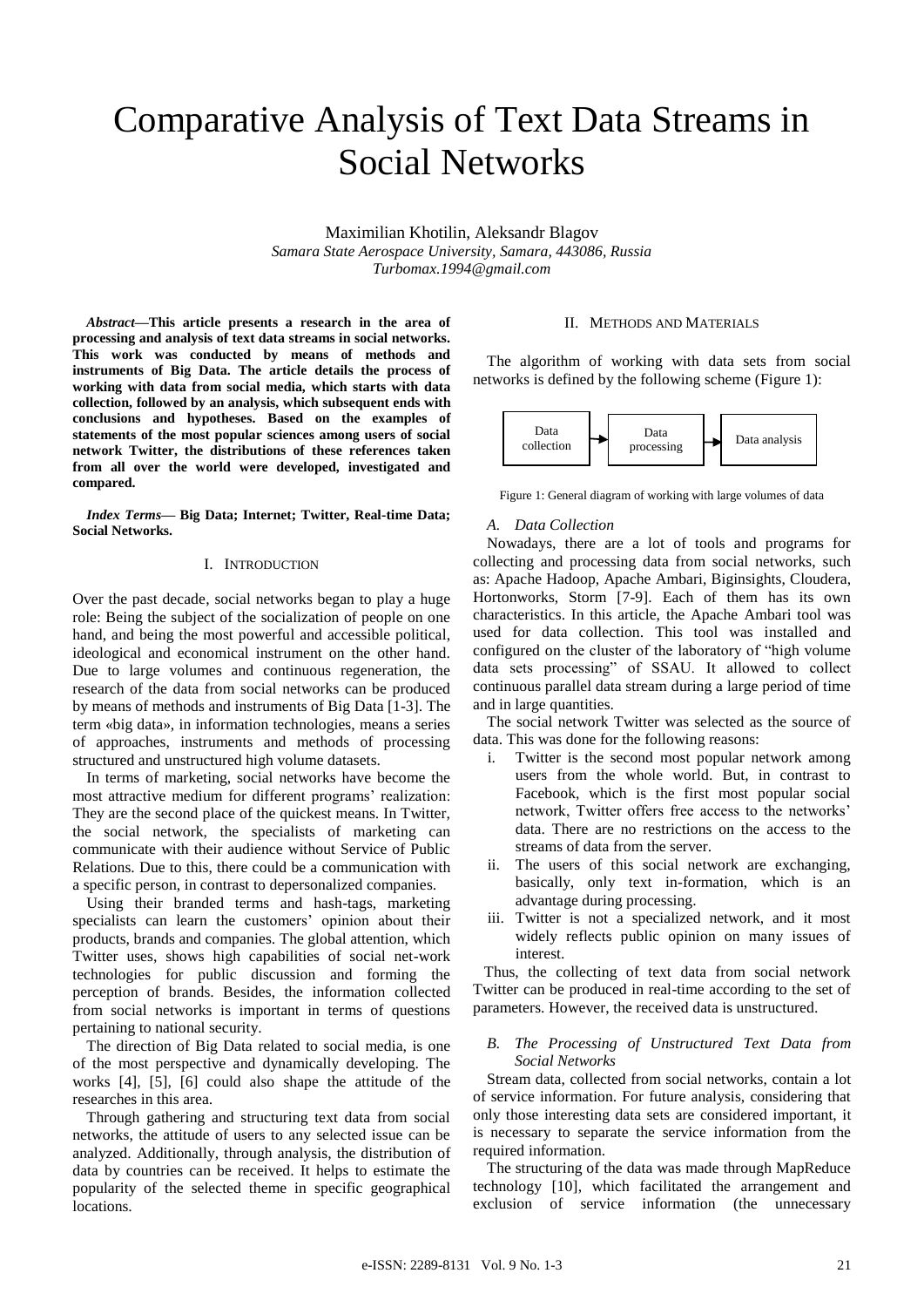information) from the data. After that, the specific information needed for the further analysis was gathered through a developed program tool. The whole stage of processing the unstructured data is shown in Figure 2.



Figure 2: The scheme of unstructured data processing

MapReduse is a framework for computing some sets of distributed tasks using a large number of computers (called "nodes"), which form clusters [10].MapReduce works based on two main steps: Map step and Reduce step.

On the Map-step, the pre-processing of the input data takes place. For this, one of the computers (which is called "master node") receives the input data, and then partitions them into parts, After that it transmits them to other computers (called "worker node") for pre-processing. This step was named by the same-name higher-order function.

On the Reduce-step, the convolution of pre-processing data takes place. Master node receives answers from the worker nodes and based on them, it forms the result – the solution of the problem, which was originally formulated.

During the research, the cluster was deployed, and Hortonworks Sandbox tool was configured. After that, the SQL-request, which cut the whole "system" information and only "helpful" fields were written.

To extract the necessary information from the structured data, a specific program tool (based on high-level language Java) was developed. This tool "chose" all "necessary" fields from the structured data, such as language, text, time zone, the time of creation.

The total count of tweets  $K_L$  for each location  $L$  (country) is:

$$
K_L = \sum_i (k_i \in L) \tag{1}
$$

where  $k_i$  is each next tweet from the processing stream.

The frequency of use *Count(w)* of each unique word *w* is determined from the whole sets S of the text data:

$$
Count(w) = \sum_{i} (k_i \in S).
$$
 (2)

The sentiment of each tweet  $sp(w,d)$  is determined from the dictionary - d, in which the sentiment was described:

$$
sp(w,d) = \begin{cases} 0, & \text{if } w \text{ is negative,} \\ 1, & \text{if } w \text{ is neutral,} \\ 2, & \text{if } w \text{ is positive.} \end{cases}
$$
(3)

#### *C. The Analysis of Structured Data*

The set of structured data from social networks contains a lot of important and useful information, such as location, time, sentiment, etc. Using various mathematical methods, including the statistical methods, many interesting conclusions can be achieved, various hypotheses can be proved or disproved, and many mathematical models can be built, depending on the objectives.

#### III. EXPERIMENTS AND RESULTS

For the experiment, it was necessary to collect data set for processing the messages, which mentioned the words such as science, researches and discoveries. That is why another tool, called Flume, was configured to collect necessary tweets. To achieve this, words, such as «science», «Science», «SCIENCE» and many others were listed in the configuration file in the field Keywords. The next step was the setting of storage (HDFS) and launching data collection. The period of time, during which the data were collected, is seven days (a week).

The collection was held from  $2<sup>nd</sup>$  to  $7<sup>th</sup>$  April 2015 in the laboratory of "High volume data sets processing" of Samara State Aerospace University, Samara, Russian Federation.

The processing of the unstructured data took about a day. After the data processing, there was 920 Mb of structured information.

All of the parts of speech and hidden characters were excluding from this file. The following result was received – and the most used words were as listed below:

- i. NASA;
- ii. Space;
- iii. Rocket;
- iv. Asteroid;
- v. Computer;
- vi. Data;
- vii. Information;
- viii. Math;
- ix. Medicine; and
- x. Physics.

This collection of words can be divided into three clusters: «space», «computer science» and «fundamental sciences» as shown in Figure 3.



Figure 3: Diagram of the distribution of the data collected by major clusters

By the cluster «space  $-$  Sp,  $K_{sp}$  is the count of tweets in whole text sets S:

$$
K_{Sp} = \frac{\sum_{i} (S_i \in Sp),}{S} \tag{4}
$$

By the cluster computer science – Cs,  $K_{Cs}$  is the count of tweets in whole text sets S: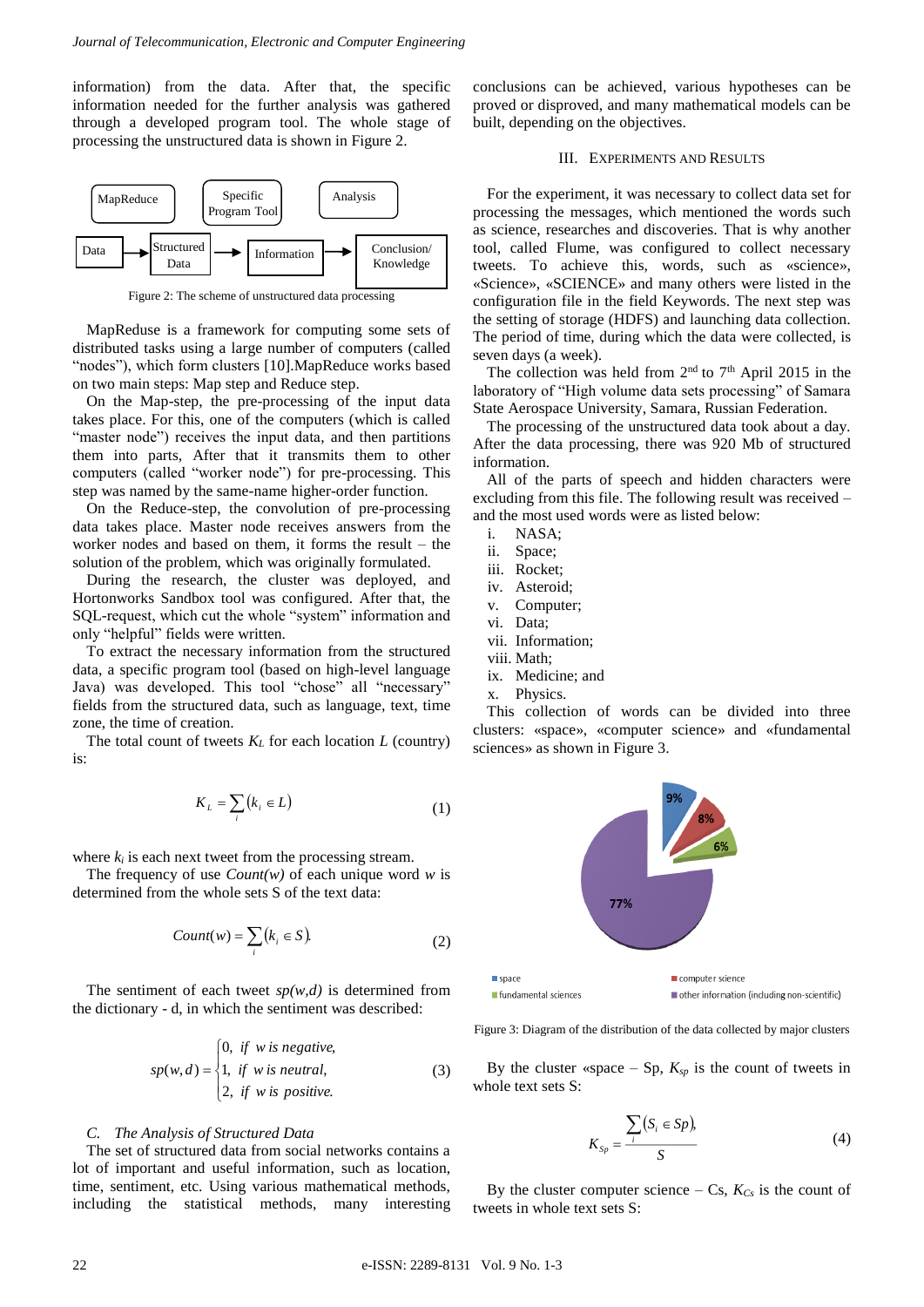$$
K_{Cs} = \frac{\sum_{i} (S_i \in Cs),}{S} \tag{5}
$$

By the cluster fundamental science (math, medicine, physics) – F,  $K_F$  is the count of tweets in whole text sets S:

$$
K_F = \frac{\sum_{i} (S_i \in F)}{S} \tag{6}
$$

The result suggests that the clusters, which are defined above, are the most popular science areas among the users of social networks from the whole world. Data were collected based on each of the clusters in order to establish dependencies of distributions of the collected data.

Similar procedure for collecting and processing the «science» data was also used for the collection and data processing for other clusters. This data (as well as the first time) was processed through Horton works Sandbox. After that, the count of tweets that contains those words was determined through a specific program tool.

From the received information, distributions of the use of tweets was derived which contains words, in the category «science», in cluster «space», in cluster «computer science» and in cluster «fundamental sciences», by countries. Due to differences between countries, there were three groups allocated:

- i. Europe, USA, Canada and Australia the first group;
- ii. Russian Federation and Asia the second group;
- iii. South America and Africa the third group.

An analysis of conformity of the sequences of each cluster in every group with the cluster «science» allows us to evaluate the relationship of those or other scientific areas with the category of science.

We denote X as the sequence, which corresponds to the cluster «science», *Y<sup>s</sup>* as the sequence, which corresponds to the cluster «space»,  $Y_c$  as the sequence, which corresponds to the cluster «computer science» and  $Y_f$  as the sequence, which correspond to the cluster «fundamental sciences».

For the analysis of the relative consumption of the messages within a particular cluster by locations, we produced a normalization of each sequence. We obtained:

$$
x_n = \frac{X}{\sum_{k=1}^{L} X_k} \tag{7}
$$

where:  $x_n$  is the normalized value of the item of the sequence science;

> *X* is the current not normalized value of the item of the sequence science;

> *L* is the number of elements of the sequence «science» in a particular geolocation group.

Similarly, for the sequences  $Y_s$ ,  $Y_c$ ,  $Y_f$ :

$$
y_{S_n} = \frac{Y_{S_i}}{\sum_{k=1}^{L} Y_{S_k}}, \quad i = \overline{1, L}
$$
 (8)

$$
y_{C_n} = \frac{Y_{C_i}}{\sum_{k=1}^{L} Y_{C_{k}}}, \ i = \overline{1, L}
$$
 (9)

$$
y_{f_n} = \frac{Y_{f_i}}{\sum_{k=1}^{L} Y_{f_{s_k}}}, \ i = \overline{1, L}
$$
 (10)

where  $y_n$  is the normalized value of the item of the sequence:

> *Y<sup>i</sup>* is the current not normalized value of the item of the sequence;

> *L* is the number of elements of the sequence «science» in a particular geolocation group.

The normalized geolocation distributions by clusters of the first group are presented in Figure 4. Analysis of the conformity of the frequency of references of the messages about science and the scientific areas of one or another cluster was conducted by each group of countries and by each cluster. Thus, it was concluded that in any of one or another group of society, topic about science is especially mentioned in the research of a particular cluster.



Figure 4: The normalized geolocation distribution by clusters of the first group of countries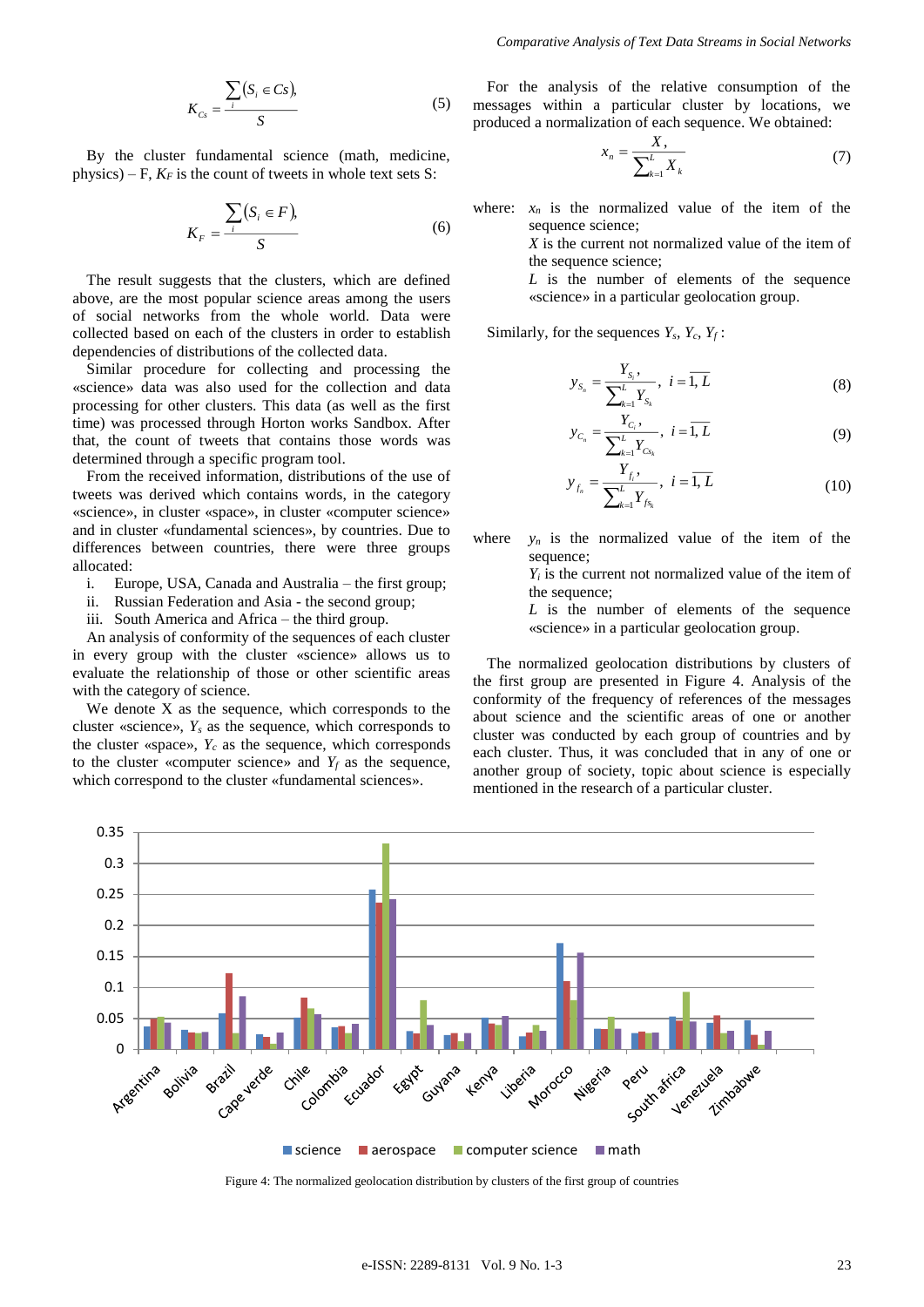For more austerity experiment, sequence distributions of tweets by groups of countries in different clusters were compared with the sequence of distributions of tweets about science for the same group of countries, using count values of the coefficient of correlation of Pearson [11] and checks using the Kolmogorov-Smirnov [12]. The results are shown in Table 1 and 2.

#### IV. DISCUSSION

The results suggest that the users of the social network of Twitter primarily mentioned the topics of science, which are connected to the space, a little less often with information technology and even more rarely with mathematics, medicine and physics. A more detailed analysis via methods of mathematical statistics shows that there was high dependence of the distributions of using messages, which contain three themes of messages, which contain references to a science by locations. Based on these findings, we can conclude that indeed there is a clear relationship between the spread of the topics, which are discussed in social networks, defined by clusters «space», «computer science», «fundamental sciences» and «science» as such. In other words, the more users talk about the terms of the three clusters in a given geographical location, the more they talk about the science and the most likely interested in it. Moreover, in the group of developed countries (Europe, USA, Canada, Australia), the distribution of the concept of «science» is related with the concepts of all the three clusters  $(Y_s, Y_c, Y_f)$ , but most of all – the space theme. In the group of countries, specifically in Asia and Russia, the ratio of these two clusters with science is expressed not as clearly as in the previous location. However, the relationship between the distributions are also high, and most of all pertaining to the topics of information technology and fundamental sciences (math, physics, medicine). For the group of developing countries (Africa, South America), the relationships between distributions, namely Ys, Yc, Yf, and

X are even weaker. However, there was less for the fundamental sciences group: For the users of social networks in this region, science is associated primarily with mathematics and physics. These findings can be explained by the fact that in the countries of Africa and South America, information and space technologies are not as well developed as in North America and Europe; in Asia information technology is more widespread than space; and in the countries of the third group the popularity of space programs and technologies in the United States, a country with the largest amount of data generated in the social network Twitter, plays an important part.

# V. CONCLUSIONS

Due to its huge popularity in the whole world, social networks contain a large amount of data. One can get a slice of public opinion on various topics and issues of concern when extracting information from them. The collection and processing of this information makes it possible to use methods and tools of Big Data. Wherein, firstly it carried out continuous work with the data in real time followed by clustering the data by geographical locations. Then, further analysis using methods of mathematical statistics, within these locations was carried out. Similarly, it was found that users of the social network Twitter, refer to the topic of science in the social networks primarily have in mind all that is connected with the space, a little less often with information technology and even more rarely with mathematics, medicine and physics.

#### ACKNOWLEDGMENT

This work was supported by the Ministry of Education and Science of the Russian Federation in the framework of the implementation of the Program of increasing the competitiveness of SSAU among the world's leading scientific and educational centers for 2013-2020 years.

The value of the Pearson correlation coefficient for clustered sequences of three groups of countries

| Clustered sequences:             | The value of the Pearson<br>correlation by the 1 group | The value of the Pearson<br>correlation by the 2 group of | The value of the Pearson<br>correlation by the 3 group of |
|----------------------------------|--------------------------------------------------------|-----------------------------------------------------------|-----------------------------------------------------------|
|                                  | of countries                                           | countries                                                 | countries                                                 |
| science and space                | 0,99802679                                             | 0,817716579                                               | 0,837834028                                               |
| science and computer science     | 0,904232913                                            | 0,876366191                                               | 0,71120487                                                |
| science and fundamental sciences | 0.891262183                                            | 0,845892724                                               | 0,93754061                                                |

Table 2

The level of significance by the Kolmogorov table for clustered sequences of three groups of countries

| Clustered sequences: | The level of significance by the    |                            | The level of significance by the The level of significance by the |
|----------------------|-------------------------------------|----------------------------|-------------------------------------------------------------------|
|                      | Kolmogorov table for the 1 group of | Kolmogorov table for the 2 | Kolmogorov table for the 3                                        |
|                      | countries                           | group of countries         | group of countries                                                |
| science and space    |                                     | 0.76                       | J.8                                                               |
|                      |                                     |                            |                                                                   |

#### **REFERENCES**

- [1] A., El-Hoivdi, and J.D., Decotignie. "WiseMAC: an ultra-low power MAC protocol for the downlink of infrastructure wireless sensor networks," in Ninth International Symposium on Computers and Communications, *Proceedings. ISCC*, 2004, vol. 1, pp. 244– 251.
- [2] W., Tan, M.B., Blake, I., Saleh, and S., Dustdar. "Social-networksourced big data analytics", *IEEE Internet Computing*.2013. No. 5. pp. 62-69.
- [3] K., Semertzidis, E., Pitoura, P., Tsaparas, "How people describe themselves on Twitter", *Proceedings of the ACM SIGMOD Workshop on Databases and Social Networks*. ACM, 2013.Pp. 25- 30.
- [4] A., Blagov, I., Rytcarev, K., Strelkov, M., Khotilin, "Big Data Instruments for Social Media Analysis", *Proceedings of the 5th International Workshop on Computer Science and Engineering*, 2015. Pp. 179-184.
- [5] H., Wang, D., Can, A., Kazemzadeh, F., Bar, and S., Narayanan, "A system for real-time twitter sentiment analysis of 2012 US